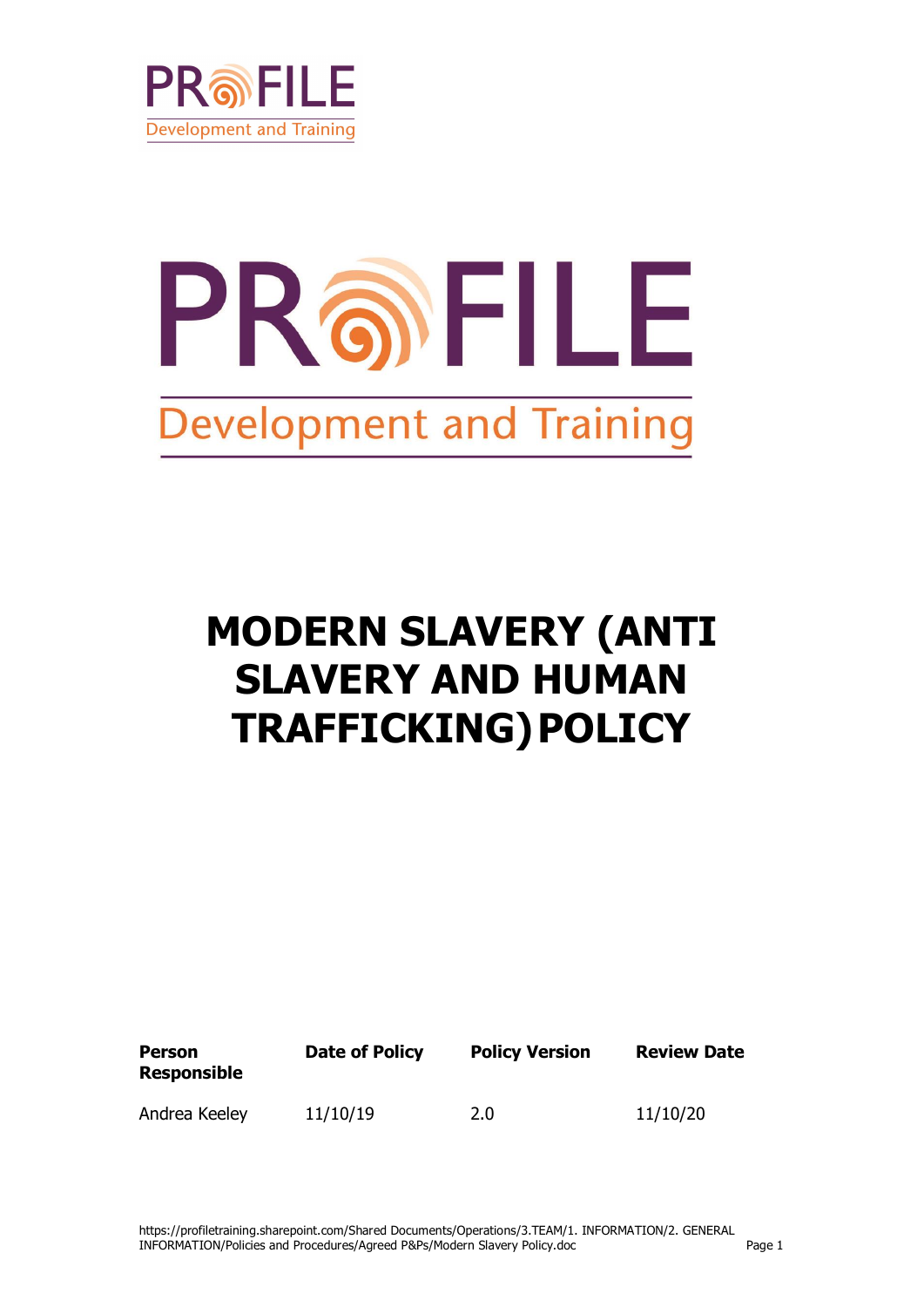

#### **INTRODUCTION**

Modern slavery is a crime and a violation of fundamental human rights. It takes various forms, such as slavery, servitude, forced and compulsory labour and human trafficking, all of which have in common the deprivation of a person's liberty by another in order to exploit them for personal or commercial gain.

Profile has a zero-tolerance approach to modern slavery and we are committed to acting ethically and with integrity in all our business dealings and relationships and to implementing and enforcing effective systems and controls to ensure modern slavery is not taking place anywhere in our own business or in any of our supply chains.

Profile is also committed to ensuring there is transparency in our own business and in our approach to tackling modern slavery throughout our supply chains, consistent with our disclosure obligations under the Modern Slavery Act 2015. We expect the same high standards from all of our contractors, suppliers and other business partners. As part of our contracting processes, we include specific prohibitions against the use of forced, compulsory or trafficked labour, or anyone held in slavery or servitude, whether adults or children, and we expect that our suppliers will hold their own suppliers to the same high standards.

## **SCOPE/TO WHOM THIS POLICY APPLIES**

This policy applies to all persons working for Profile or on our behalf in any capacity, including employees at all levels, directors, volunteers, contractors, external consultants, third-party representatives and business partners. This policy does not form part of any employee's contract of employment and Profile may amend it at any time.

#### **RELATED POLICIES AND PROCEDURES**

This Modern Slavery (Anti-Slavery and Human Trafficking) Policy interacts with the Whistleblowing policy, which you should make yourself familiar with. If you have any queries about this or any policy, please contact Andrea Keeley.

## **RESPONSIBILITY FOR POLICY**

The Senior Management team have overall responsibility for ensuring this policy along with the managers who have day to day responsibility for implementing this policy, monitoring its use and effectiveness, dealing with any queries about it, and auditing internal control systems and procedures to ensure they are effective in countering modern slavery.

Management at all levels are responsible for ensuring those reporting to them understand and comply with this policy and are given adequate and regular training on it and the issue of modern slavery in supply chains.

## **COMPLIANCE WITH THIS POLICY**

You must ensure that you read, understand and comply with this policy. The prevention, detection and reporting of modern slavery in any part of our business or supply chains is the responsibility of all those working for us or under our control. You are required to avoid any activity that might lead to, or suggest, a breach of this